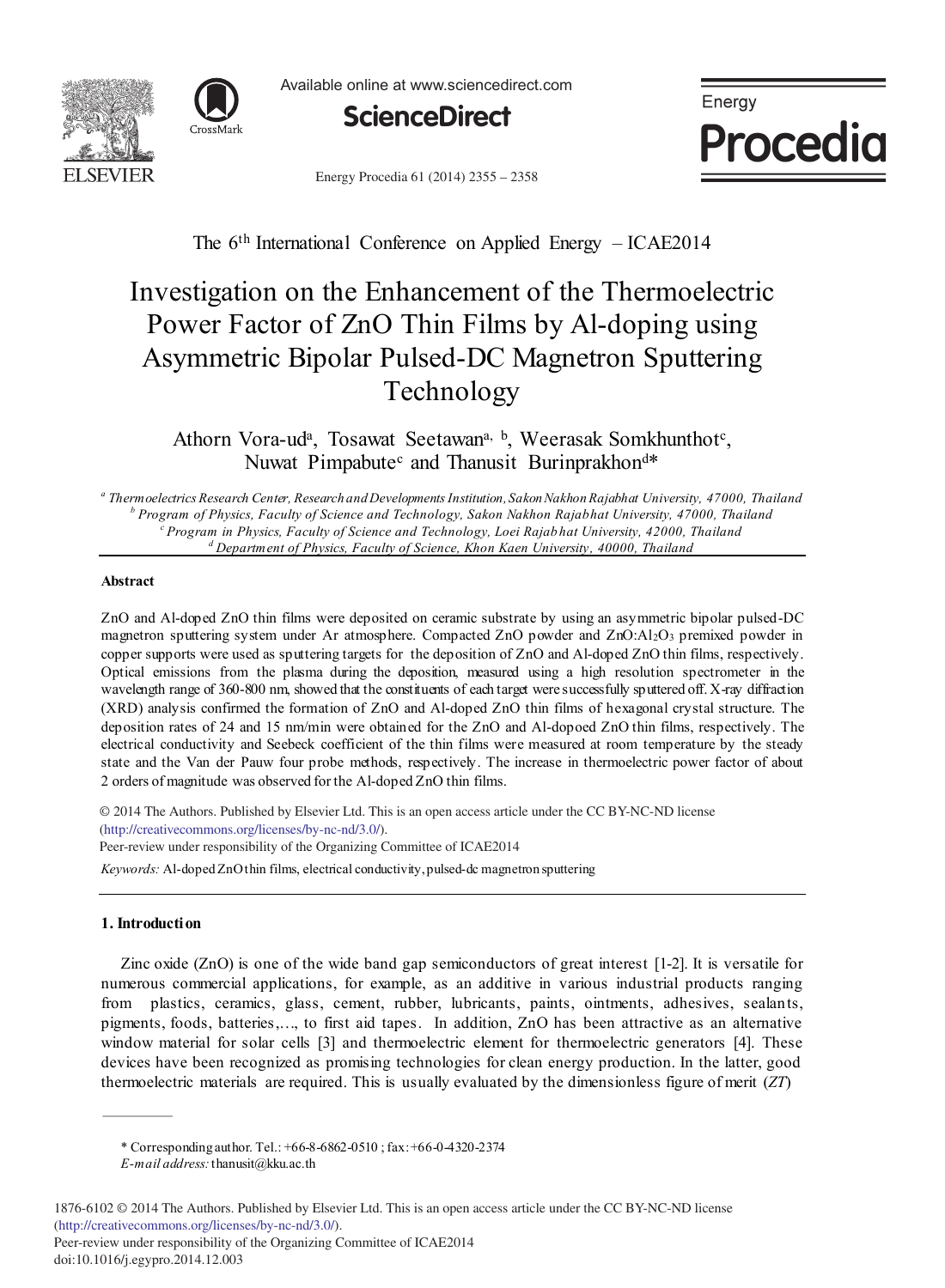$$
ZT = \frac{S^2 \sigma T}{\kappa} \tag{1}
$$

where *S*, σ, *κ* and *T* are the Seebeck coefficient, electrical conductivity, thermal conductivity, and absolute temperature, respectively. ZnO gives *S* as high as -200  $\mu$ VK<sup>-1</sup> [2] but has very low  $\sigma$  (order of  $10^{-3}$  Sm<sup>-1</sup>) [2, 5] so that its thermoelectric power factor  $(P)$  is rather low, leading to poor thermoelectric performance following by Eq. (2)

$$
P = S^2 \sigma \tag{2}
$$

One way to improve ZnO thermoelectric power factor is to boost its electrical conductivity while keeping the reduction of the Seebeck coefficient to minimal. It has been found that dc-magnetron sputtered  $ZnO-A_2O_3$  thin films exhibit electrical conductivity of seven order of magnitude as high as that of pure ZnO, due to Al-doping into the ZnO grains [5]. This suggests that Al-doping can be a straight forward method for improving the thermoelectric power factor of ZnO.

In this work, the enhancing of thermoelectric power factor of ZnO thin films by Al-doping was investigated. The ZnO and Al-doped thin films were deposited by using the asymmetric bipolar pulsed-DC magnetron sputtering technology. The results of plasma diagnostic during deposition process, crystal structure and elemental composition analysis, and the electrical conductivity and Seebeck coefficient measurements at room temperature of the as-deposited films are reported.

#### **2. Experimental Procedures**

Thin films of ZnO and Al-doped ZnO were prepared by an in-house-built asymmetric bipolar pulseddc magnetron sputtering system [6]. The sputtering target, 60 mm in diameter and 3.0 mm thick, for the deposition of pure ZnO films was made from ZnO powder (99.99 %, QRëC, New Zealand) compacted in a copper supporting cap at pressure of 70 MPa. For Al-doping, a premixed powder  $ZnO+AI<sub>2</sub>O<sub>3</sub>$  was used instead of pure ZnO. The premixed powder was prepared by mixing ZnO (99.99 % , QRëC, New Zealand) and  $A_1Q_3$  (99.99%, Aldrich-Sigma, Germany) powders with ball milling method for 10 hr, followed by thermal annealing at 973 K in air for 4 hours. The used mixing ratio was to give the nominal composition Zn:Al of the target to be 1:0.01. The thin films were deposited under argon atmosphere of 9.33 Pa onto ceramic substrates made of clay and  $A_1Q_3$  composites with the deposition times of 40 minutes. The target-to-substrate was 5.0 cm, and no additional heating was applied to the substrates. The pulsed-dc power applied to the targets was operated at approximately 17 kHz, with the sputtering on-time (negative voltage pulse width) of 20  $\mu$ s, the reverse sputtering on-time (positive voltage pulse width) of 10  $\mu$ s, and the pulse off-time of 14  $\mu$ s. The negative voltage pulse/current at the target were 650 $\pm$ 30 V/100 mA, and  $600\pm30$  V/120 mA for the ZnO and ZnO+Al<sub>2</sub>O<sub>3</sub> targets, respectively. The positive voltage pulse (+*V*) was set at  $100\pm10$  V for both targets.

The optical emissions from plas ma during sputter deposition of films were observed in the wavelength range of 360-800 nm using a high resolution spectrometer (the getSpec-2048 spectrometer, Sentronic GmbH). The spectral lines were indexed to the Atomic Spectra Database [7]. Identifying the phases of asdeposited films was performed by X-ray diffraction measurement using the X-ray diffractometer (XRD-6100, Shimadzu). The thickness and surface morphology of the as-deposited films were analysed by the scanning electron microscope (SEM, JSM-5410, JEOL). The Seebeck coefficient and electrical conductivity of the as-deposited films were measured by the standard steady state and four probe Van der Pauw methods, respectively [8].

## **3. Results and Discussion**

The optical emissions from the plasma during the sputtering of the  $ZnO$  and  $ZnO+AI<sub>2</sub>O<sub>3</sub>$  targets are illustrated in Fig.1. The spectra show that the atomic constituents of each target are successfully sputtered. Hence, we can expect that the deposited films will contain Zn and O, and Zn, O, and A l for the ZnO and ZnO+Al2O3 targets, respectively. Figure 2 shows the XRD patterns of the as-deposited ZnO and ZnAlO thin films. The majority of peaks in the patterns are from the substrate contributions, including  $A_1Q_3$ ,